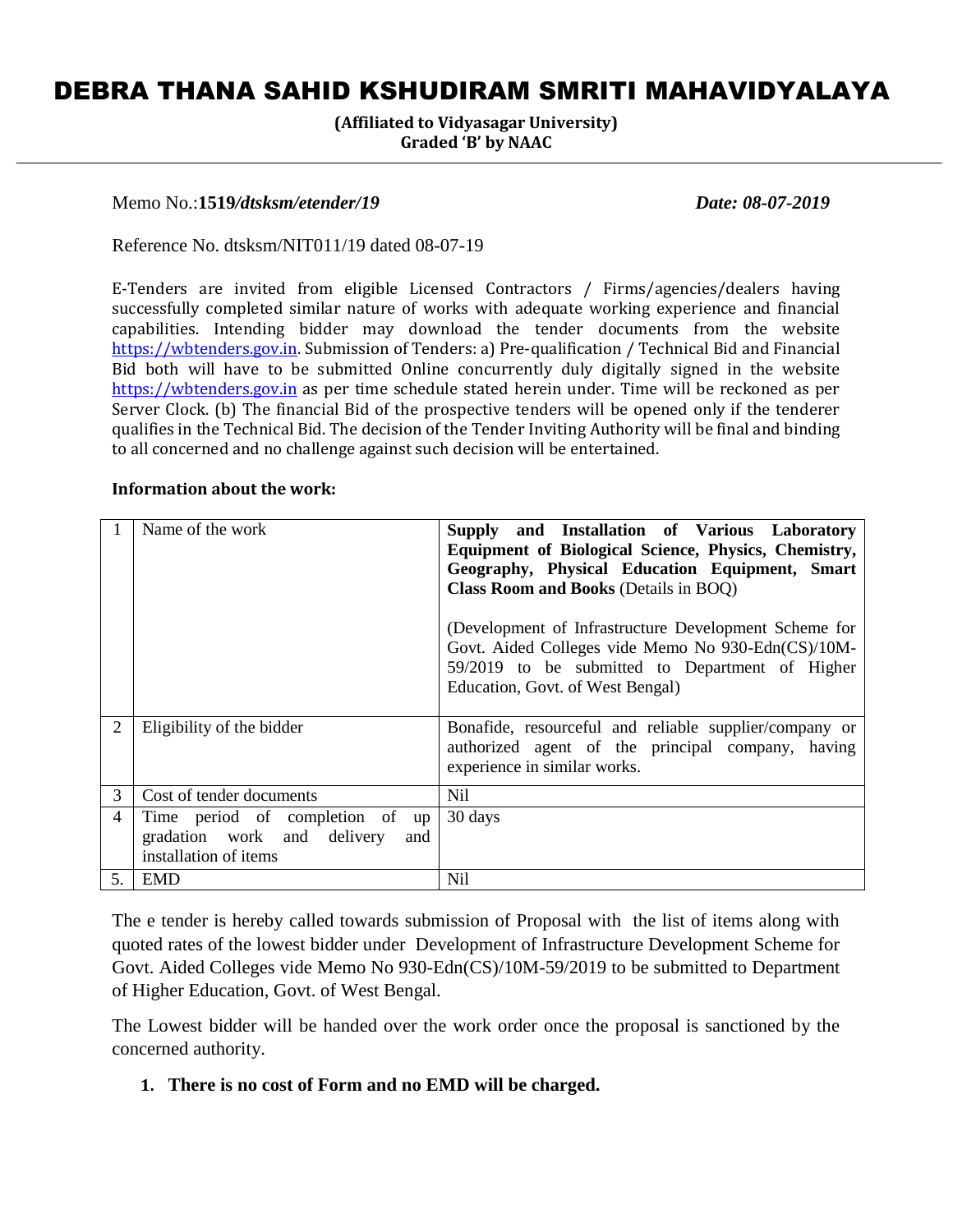| Sl.No.                                                               | <b>Particulars</b>                | Date & Time               |
|----------------------------------------------------------------------|-----------------------------------|---------------------------|
| 1.                                                                   | NIT Publish Date                  | 09.07.2019                |
| 2.                                                                   | Document Download Start Date      | 10.07.2019 at 10.00 Hours |
| 3.                                                                   | <b>Bid Submission Start Date.</b> | 10.07.2019 at 11.00 Hours |
| 4.                                                                   | <b>Bid Submission End Date.</b>   | 23-07-2019 at 5.00 Hours  |
| 5.                                                                   | Date of opening of Technical Bid  | 25-07-2019 5.30 Hours     |
| Date of uploading the list of<br>6.<br>technically qualified bidder. |                                   | To be declared later      |
| 7.<br>Date of opening of Financial Bid                               |                                   | To be declared later      |
| Date of uploading of Financial<br>8.<br>Evaluation                   |                                   | To be declared later      |

# **Date & Time of Schedule:-**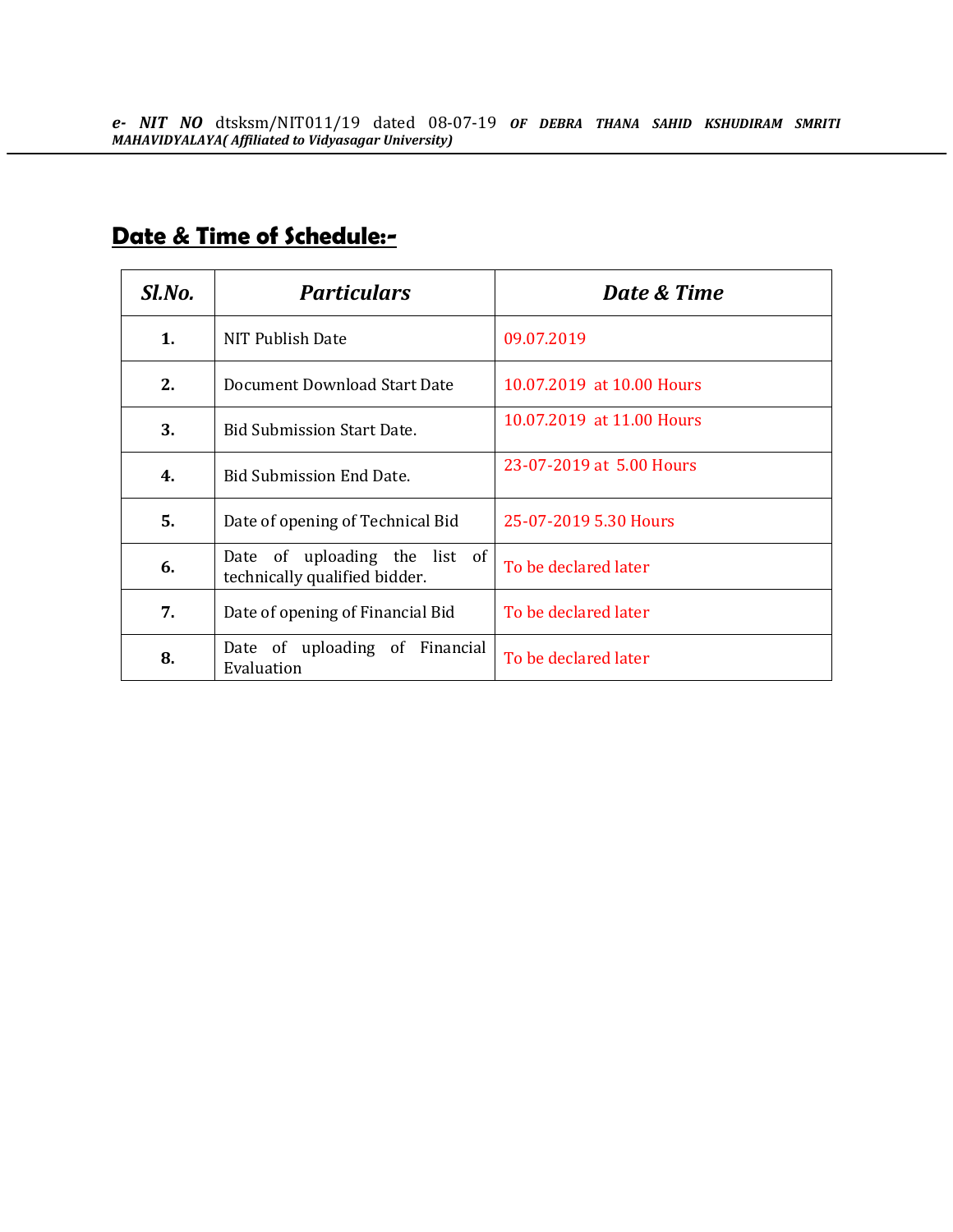*Authority reserves the right not to allow the agency to work / constructand inverifying whether the bidder has* satisfied all eligible criteria to be treated as L1 Bidder. The authority has the right to select who will be L1 bidder.

# **General information to the Agencies:**

- **1.** If the applicant is an authorized signatory he should submit Registered Power of Attorney (in case of Partners hip firm, Limited Company) document of authorization in his favour along with the application. In case of partnership firm, copies of the registered partnership deed are to be submitted with the tender documents. In case of Limited company, copies of memorandum are to be submitted with the tender documents.
- **2.** All tenderers must upload signed scanned copy of declaration given in Annexure I format.
- **3.** Authority takes no responsibility for any delay / loss / non-receipt of tender document or any other letter sent by post or either way.
- **4.** Authority reserves the right to reject or accept or split any or all tenders / bids without assigning any reasons whatsoever.
- **5.** The successful tender shall comply with the provision of contract labour (Regulation & abolition) Act. 1970 other statutory relevant Act. such as Educational Cess etc. and subsequent amendment thereof.
- **6.** Interested bidder are requested to visit the site and inspect the system, before quoting the rates by taking permission from the Tender Inviting Authority*, DEBRA THANA SAHID KSHUDIRAM SMRITI MAHAVIDYALAYA,* on any working days from 11.00 a.m. to 3.30 p.m.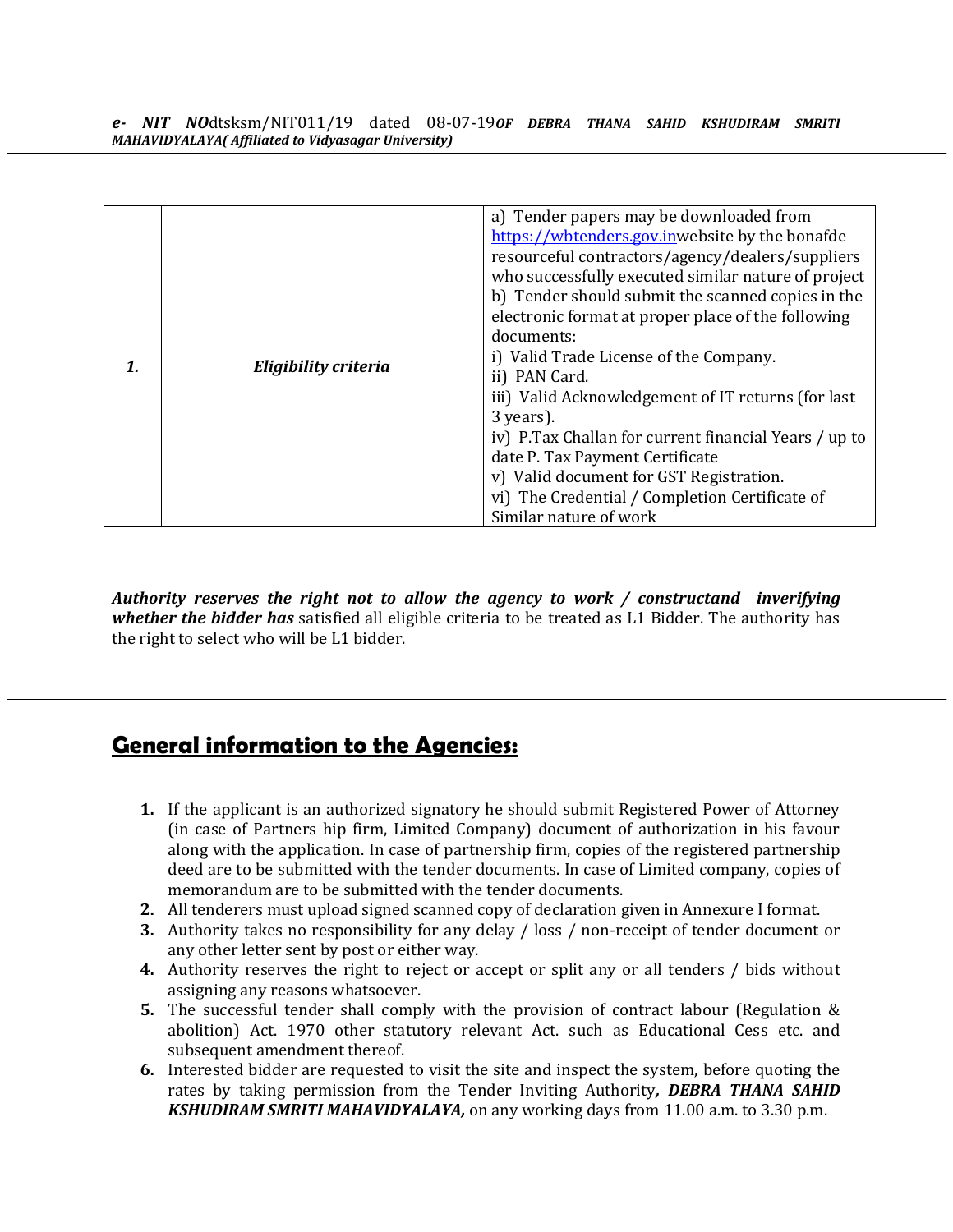- **7.** Submission of tender will signify the acceptance of all terms and conditions of the contract as mentioned herewith.
- **8.** Any request for extension of time for submission of tender will not accepted.
- **9.** Agencies can contact with the authority for clarification with prior permission.
- **10.** All bidders must note that the quantity of materials required as stated in BOQ may vary.
- **11.** Schedule of Payment for the work : within 7-15 days of completion of work

#### **12. The Financial Bid:**

**a)** The quoted by the tenderer shall be inclusive of all elements of taxes include income Taxes , Sale Taxes , Service Taxes , Cess etc. and duties, demands etc.

b) All other charges like insurance charges, Freight, hire charges of machine, tools, etc. as would be required for completion of the work shall also be considered by the

### L1 **No claim what so ever on this account will entertained.**

#### c**) Escalation cost will not be allowed under any circumstances.**

The agencies shall carefully read the tender paper, terms and conditions as mentioned above shall have to be accepted by them.

College authority reserves all the right to refuse permission to any applicant/ Tenderer without assigning any reason whatsoever.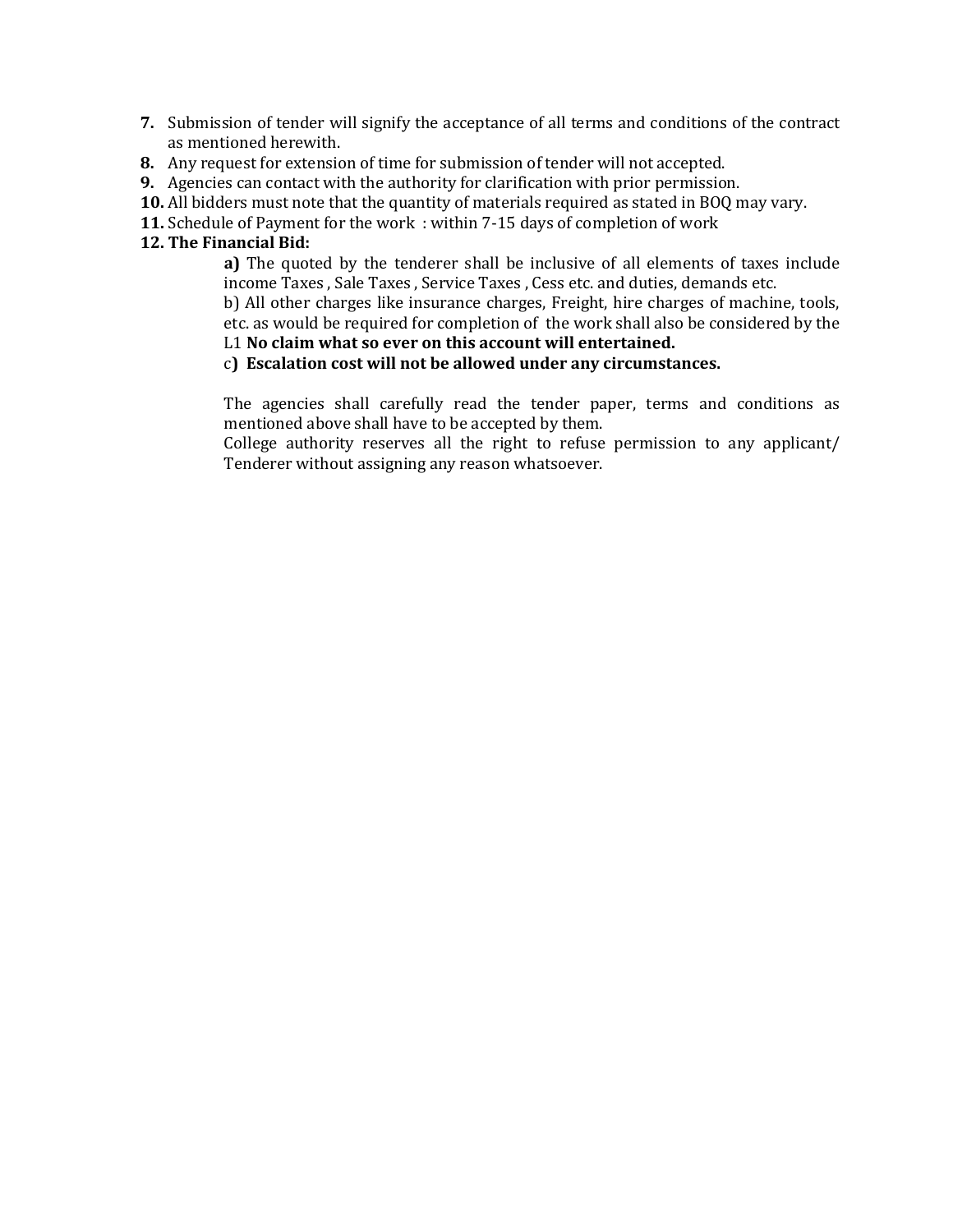#### **1. THE ABOVE STATED NON – STATUTORY / TECHNICAL DOCUMENTS SHOULD BE ARRANGED IN THE FOLLOWING MANNER**

Click the check boxes beside the necessary documents in the My Document list and then click the tab "Submit Non Statutory Documents" to send the selected documents to Non Statutory folder. Next click the tab "Click to Encrypt and upload" and then click the "Technical" folder to upload the Technical Documents.

| Sl.No.         | <b>Category Name</b> | Sub-Category       | Detail(s)                                                                                                         |
|----------------|----------------------|--------------------|-------------------------------------------------------------------------------------------------------------------|
|                |                      | <b>Description</b> |                                                                                                                   |
| $\overline{A}$ | Certificance(s)      | Certificance(s)    | i) Valid Trade License of the Company.                                                                            |
|                |                      |                    | ii) PAN Card.                                                                                                     |
|                |                      |                    | iii) Valid Acknowledgement of IT returns (for last 3 years).                                                      |
|                |                      |                    | iv) P. Tax Challan for current financial Years / up to date P. Tax                                                |
|                |                      |                    | Payment Certificate.                                                                                              |
|                |                      |                    | v) Valid document for GST Registration                                                                            |
| <sub>B</sub>   | Company              | Company            | Proprietorship Firm (Trade License) Section-B Form-II                                                             |
|                | Details(s)           | Detail-1           | [Structure & Org.]                                                                                                |
|                |                      |                    | Partnership Firm (Partnership Deed, Trade License)<br>2.                                                          |
|                |                      |                    | Ltd. Company (Incorporation Certificate, Trade License)<br>3.                                                     |
|                |                      |                    | Society (Society Registration Copy, trade License)<br>4.                                                          |
|                |                      |                    | Power of Attorney, memorandum of Association and<br>5.                                                            |
|                |                      |                    | Articles of Association of the Company.                                                                           |
| $\mathcal{C}$  | Credential           | Credential         | Similar nature of work done & completion certificate<br>1.<br>which is applicable for eligibility in this tender. |
|                |                      |                    |                                                                                                                   |

#### **2. Tender Technical Committee:**

E tender and Purchase committee of the college.

#### **3. Opening of Technical Proposal:**

Technical proposals will be opened by the Tender & Purchase Committee and his authorized technical representative electronically from the website using their Digital Signature Certificate (DSC).

#### **4. Intending tenderers may remain present if they so desire.**

**5**. Cover (folder) for Statutory Documents will be opened first and if found in order, cover (folder) for Non-Statutory Documents will be opened.

6.Pursuant to scrutiny & decision of the Tender & Works Committee the summary list of eligible tenderers & the serial number of work for which their proposal will be considered will be uploaded in the web portals.